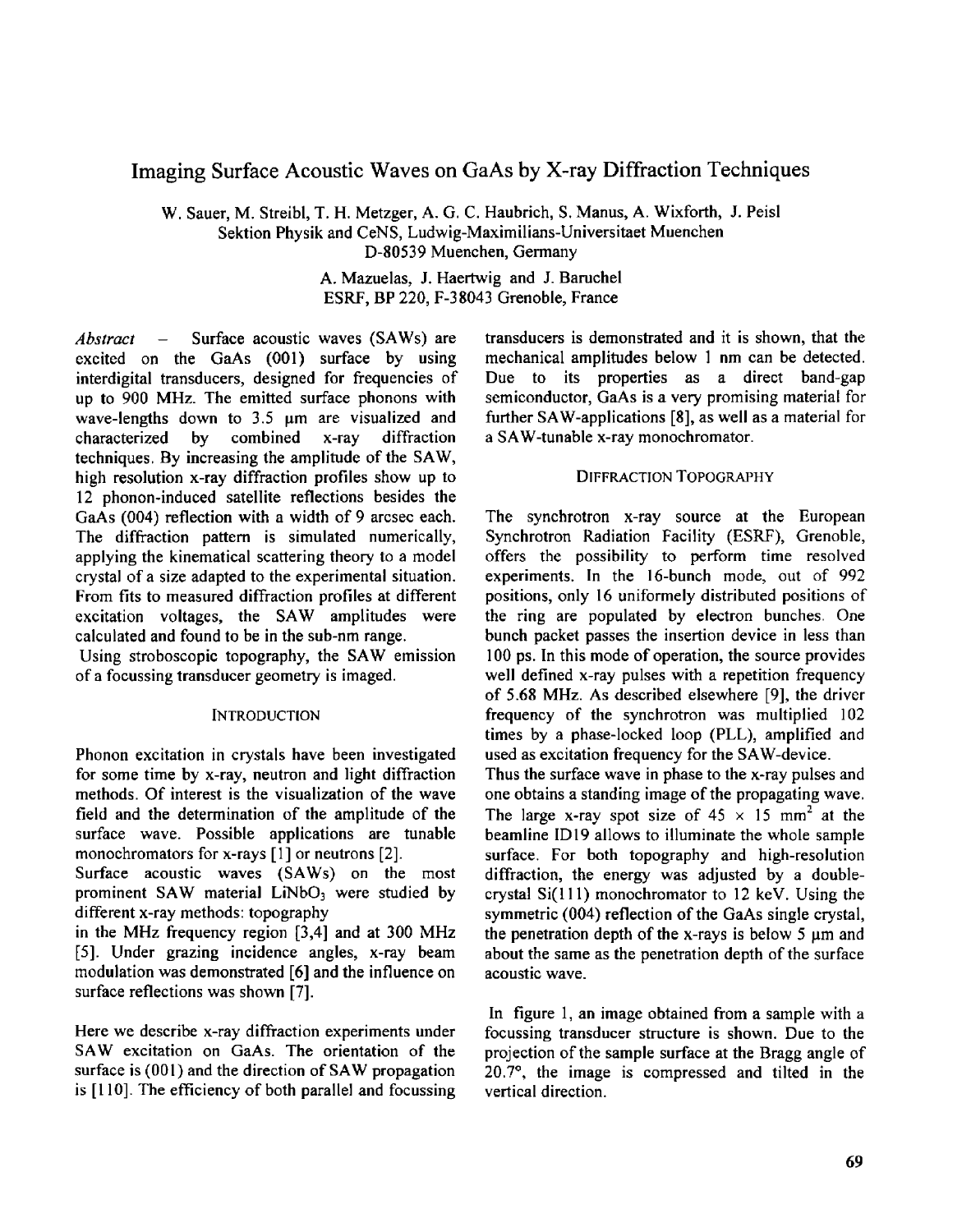

## *Figure I*

*X-ray topograph of* GaAs *(reflection (004), A* = *0.<sup>I</sup> <sup>O</sup> nm) with SAW excitatione, mitted from a focussing transducer on the top athfe image, propagating along[l 101.*

The SAW-propagation direction [110] is indicated, and the SAW is imaged by a strain-induced variation in contrast with the same period as the wavelength,  $A_{\text{SAW}} = 5.0$  µm. The shadow lines on the top mark the edges of the transducer. Beyond the SAW induced contrast variation, the defect structure of the substrate typical for Bridgeman grown GaAs, which is becomes visible. It represents a dislocation network distributed over the whole crystal. The SAW is focussed to a spot 500  $\mu$ m away from the transducer, marked by a point.

#### **HIGH** RESOLUTION DIFFRACTION

Besides topography, high resolution reciprocal space intensity maps were collected at the GaAs (004) reflection with excitation of surface waves with a wavelength of  $A_{SAW} = 3.5 \mu m$ . For this purpose, a four-crystal setup including a  $Si(111)$  double monochromator, the sample crystal and a  $Si(111)$ analyser was used. For a detailed description see [10]. **In** order to illuminate only the fraction of the acoustic path on the sample surface, the beamsize was restricted to a spot of  $0.2 \times 0.2$  mm<sup>2</sup>.

Rocking the sample and the analyser stage allows to record mappings in the area including the direction of SAW propagation  $q_x$ , and the direction perpendicular to it  $q_z$ . A logarithmically scaled mapping of the region around the  $GaAs(004)$  reflection with SAW excitation is shown in [figure](#page--1-0) *2 .*





The mapping shows the GaAs reflection with a width of 9 arcsec in the center, where  $q = Q - K = 0$  holds, with *Q* being the diffraction vector and **K** the reciprocal lattice vector (004). With an SAW excitation voltage of  $4V_{p-p}$ , 12 symmetric satellite peaks with an amplitude of up to  $50\%$  of the  $(004)$ reflection appear along  $q<sub>z</sub>$  at the positions:

$$
Q = K + N \cdot q_{SAW}
$$

For an evaluation of the diffraction data, the scattering process was treated kinematical and the fourier transform over the crystal lattice was performed numerically. The x-ray scattering amplitude is given by the Fourier transform of the electron density and can be written in the general form:

$$
F(Q) = \sum_{j=1}^{N} f_j \cdot \exp[iQ \cdot r_j]
$$
 (1)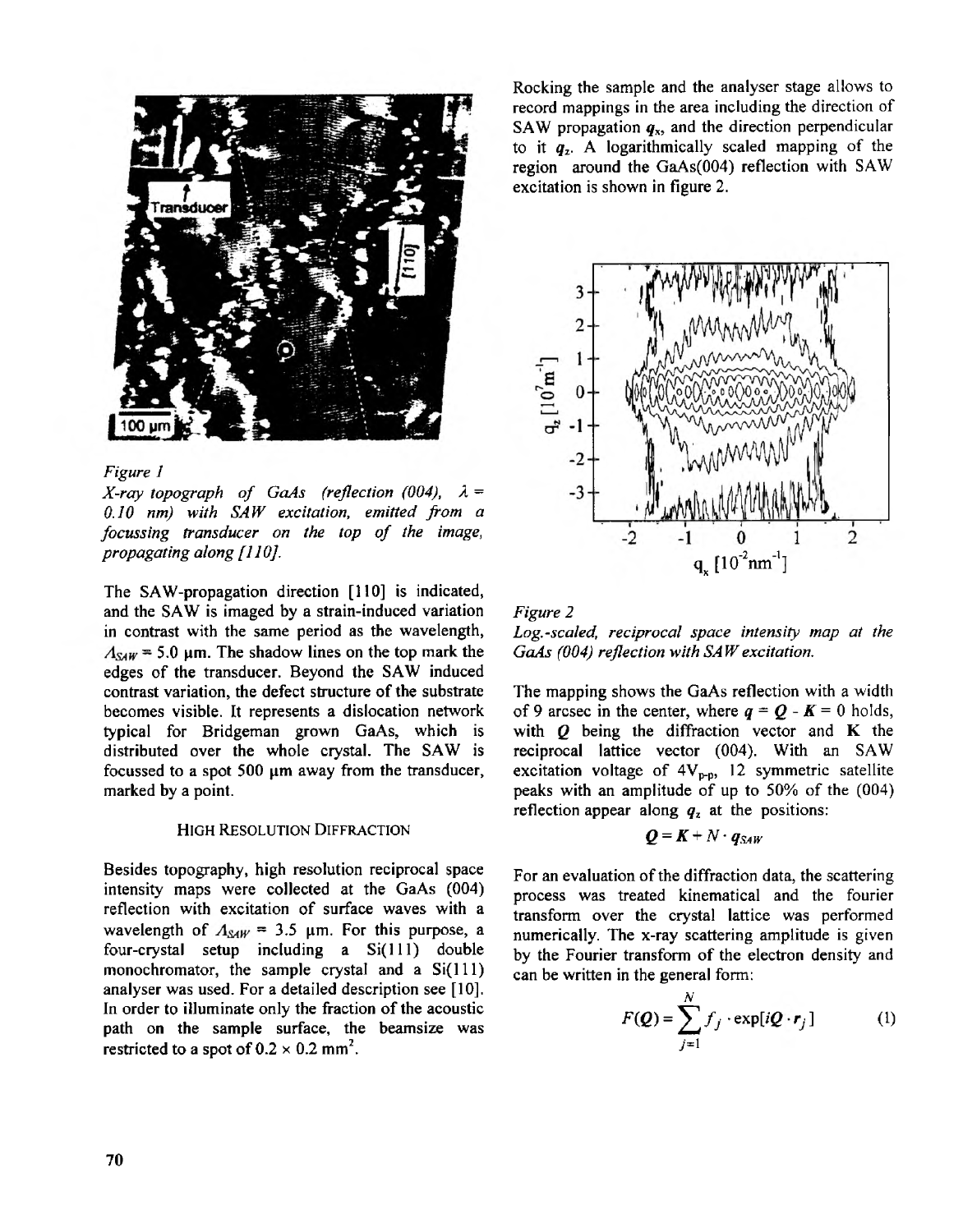The sum runs over all N atoms in the crystal, where  $f_j$ is the atomic form factor and *r,* is the position of the atom *i.* The sum is calculated at each point **g** along *4..* With surface phonons of Rayleigh type, propagating along  $q_x$ , the transversal displacements of the atoms are along *qz* and the longitudinal displacements are

along *4..* The third coordinate remains constant. The displacement field can be calculated [11] and is introduced in the model for the calculation of the scattering amplitude. To restrict the sum to a reasonable number of Fourier terms, the atoms are grouped to cells, which contain 5 elementary cells along  $q_x$  and 10 along  $q_z$ .

The third direction can be ignored, because the diffraction vector  $Q$  has no component in this direction. Thus the Fourier sum of equation  $(1)$  can be written in the following way:





*[Figure](#page--1-0) 3*

*Calculated reciprocal space maps of the* **GaAs** *(004) reflection for SAW amplitudes of* 0.00 *nm,* 0.10 *nm and* 0.20 *nmT. he contour lines show iso-intensity levels on a linear scale.*

Here the sum extends over  $N_S$  cells.  $f_S$  denotes the structure factor of one cell at the position  $r<sub>S</sub>$ . The displacement of the SAW is taken into account by adding the displacement vector  $u_s(r_s)$  at each position of a cell.

The structure factor  $f_s$  of the cell is calculated by summing over all the atoms inside:

$$
f_S(\mathbf{Q}) = \sum_{j=1}^{N_C} f_j(\mathbf{Q}) \cdot \exp[i\mathbf{Q} \cdot \mathbf{r}_j]
$$
(3)

The comparatively small displacements due to the SAW within one cell of the specified size can be neglected, because the total amplitude of the SAW over its wavelength of some microns is below 1 nm.

With this concept, we are able to calculate the scattering pattern for the performed scans numerically by summing over about  $N<sub>S</sub> = 2.5 \cdot 10^6$  cells. Periodic boundary conditions along  $q_x$  have to be considered, which leads to a sum of cells along a length of<br>multiples of  $A_{SAW}$  in this direction. Of course, the width **of** the peaks in the calculation depends on the number of scattering cells along  $q_x$ , which were used.

To match the measured width of 9 arcsec, which is limited by the resolution of the experimental setup, it is sufficient to sum over a number of cells equivalent to the length of  $A_{SAW}$ .

Along  $q_z$ , a sum of cells according to a length of 4.5  $\mu$ m from the crystal surface is required, because this the optimized routines implemented in the software is approximately the x-ray penetration depth. Using package *Discus* **[12],** the calculation is performed in less than an hour. [Figure](#page--1-0) 3 shows the results of the calculations for SAW amplitudes of 0.00 nm, 0.10 nm and **0.20** nm. Hereby the calculated intensity distribution is convoluted with the measured resolution function. This resolution function can be described by a Gauss distribution curve with a halfwidth of  $1.5 \cdot 10^{-3}$  nm<sup>-1</sup>.

In figure 4, the results of calculations for SAW amplitudes of  $0.00$  nm up to  $0.20$  nm are shown together with measured  $q_x$ -scans at a from top to bottom linear increased excitation voltage.